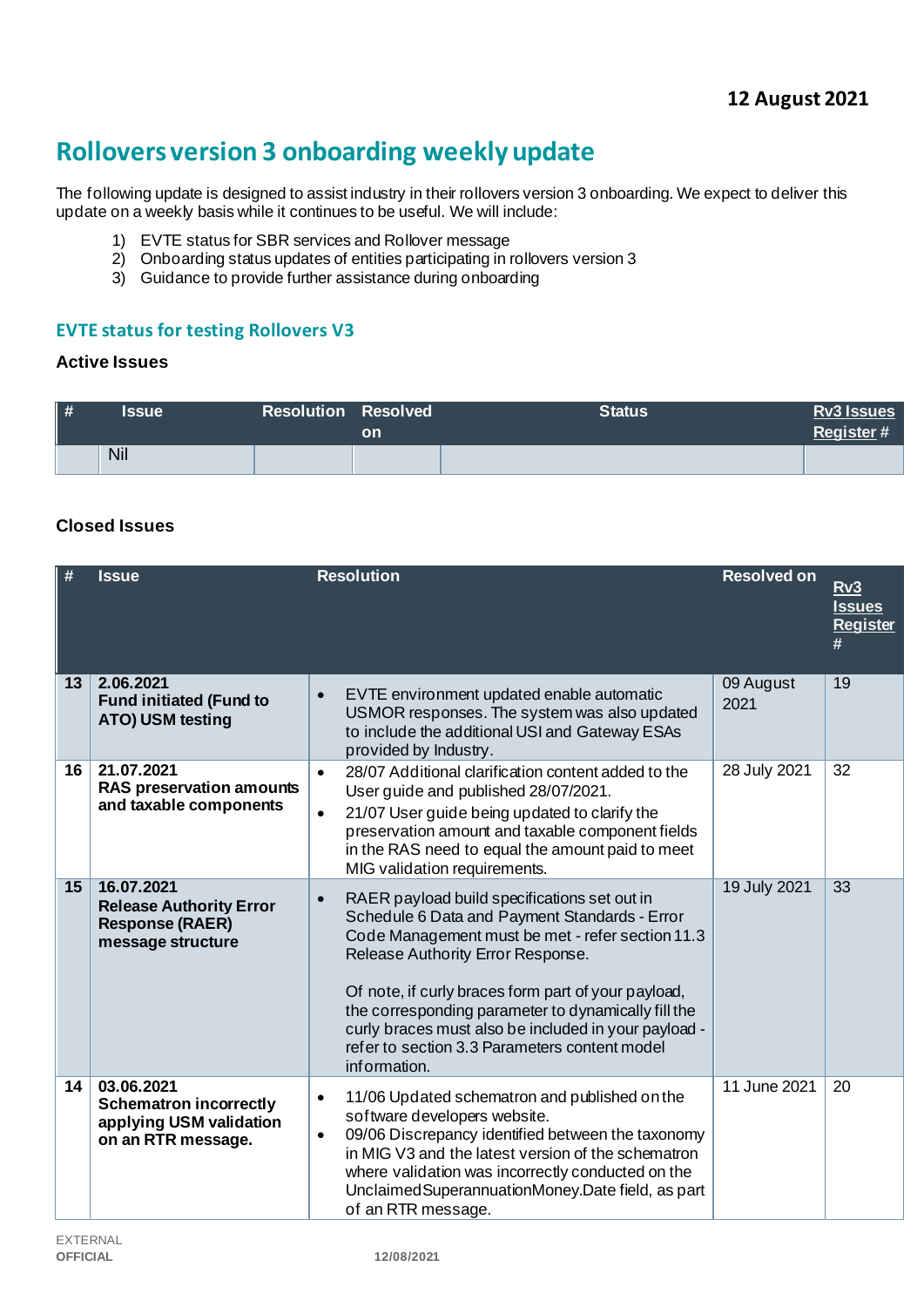|    |                                                                                                                                                                                                                                                         | The schematron has been updated to align with<br>MIG V3 and address USM validation issues. The<br>updated version has been scheduled for external<br>publication (estimated availability from 11/06).                                                                                                                                                                                                                                                                                            |                             |                |
|----|---------------------------------------------------------------------------------------------------------------------------------------------------------------------------------------------------------------------------------------------------------|--------------------------------------------------------------------------------------------------------------------------------------------------------------------------------------------------------------------------------------------------------------------------------------------------------------------------------------------------------------------------------------------------------------------------------------------------------------------------------------------------|-----------------------------|----------------|
| 12 | 12.05.2021<br>G2B test scenario USM 6.6<br>currently unavailable to<br>test.                                                                                                                                                                            | 18/05 System fix deployed and confirmed<br>$\bullet$<br>successful. USM6.6 available for testing.<br>12/05 USM6.6 - currently under investigation.<br>$\bullet$                                                                                                                                                                                                                                                                                                                                  | 18 May 2021                 | 18             |
| 11 | 04.05.2021<br>G2B test scenario USM 6.7<br>currently unavailable to<br>test.                                                                                                                                                                            | 18/05 System fix deployed and confirmed<br>$\bullet$<br>successful. USM6.7 available for testing.<br>11/05 USM6.7 - investigation complete, fix<br>$\bullet$<br>identified. Anticipate test will be available from<br>18/05.<br>04/05 Issues identified with test scenario USM6.7.<br>$\bullet$                                                                                                                                                                                                  | 18 May 2021                 | 17             |
| 10 | 25.03.2021<br><b>Provision of updated</b><br>sample payload data                                                                                                                                                                                        | 29/04 - Rollover Sample Message Instances<br>$\bullet$<br>(payload samples) published and available at:<br>https://softwaredevelopers.ato.gov.au/rolloverV3                                                                                                                                                                                                                                                                                                                                      | 29 April 2021               | 16             |
| 9  | 26.04.2021<br><b>RASOR incorrectly setting</b><br>identifier scheme values<br>for TFN and ID.                                                                                                                                                           | 29/04 - Fix confirmed successful.<br>$\bullet$<br>28/04 – Fix identified and deployed on 28 April.<br>$\bullet$<br>Reissued test on 28 April. Resolution pending<br>confirmation of successful fix.<br>26/04 - EVTE issue identified for investigation.<br>$\bullet$<br>RASOR being rejected at Gateway due to invalid<br>event item scheme parameter value.                                                                                                                                     | 29 April 2021               | 15             |
| 8  | 01.04.2021<br><b>Internal ATO factors</b><br>affecting the information in<br>our test data for P2P (both<br><b>B2B and G2B including in</b><br><b>EVTE) are currently being</b><br>considered and are likely<br>to require updates to our<br>test data. | 23/04 EVTE refresh completed and testing<br>$\bullet$<br>recommenced.<br>14/04 Updated test data published.<br>$\bullet$                                                                                                                                                                                                                                                                                                                                                                         | 23 April 2021               | 13             |
| 7  | 12.02.2021<br><b>Recent whitelist</b><br>configuration and<br>certificate changes<br>introduced connection<br>errors impacting one<br>gateway.                                                                                                          | 25/2: Data fix implemented on 23 February. Fix<br>$\bullet$<br>verified with impacted gateway.                                                                                                                                                                                                                                                                                                                                                                                                   | 23 February<br>2021         | $\overline{7}$ |
| 6  | 10.02.2021<br><b>EPF test scenario for</b><br><b>SMSF missing the SMSF</b><br>Alias in the ebMS header<br>properties                                                                                                                                    | Identified through interoperability testing<br>$\bullet$<br>Root cause: EPF code regressed since the original<br>$\bullet$<br>EVTE deployment. Issue does not impact EPF test<br>scenarios for APRA funds.<br>Code remediation in progress.<br>$\bullet$<br>Remediation to restore correct code for EPF test<br>$\bullet$<br>scenarios with SMSF test data<br>25/2: Deployed to EVTE on 20 February, fix being<br>$\bullet$<br>verified with impacted Gateway<br>2/3: Fix verified.<br>$\bullet$ | 20 February<br>2021         | 6              |
| 5  | 4.02.2021<br><b>RA with SMSF Test</b><br>scenario was not<br>previously enabled.                                                                                                                                                                        | RA Test scenarios with SMSF data enabled on 4<br>$\bullet$<br>February.                                                                                                                                                                                                                                                                                                                                                                                                                          | 4 February<br>2021          | 5              |
| 4  | <b>EPF Test Scenarios in</b><br><b>EVTE updated with SMSF</b><br>data                                                                                                                                                                                   | Additional SMSF data for EPF test scenarios<br>$\bullet$<br>circulated to industry representatives (GOM, ASP<br>and gateways currently testing) for review, with no<br>feedback received by 4 February 2021.                                                                                                                                                                                                                                                                                     | 4 February<br>2021 (hotfix) | $\overline{4}$ |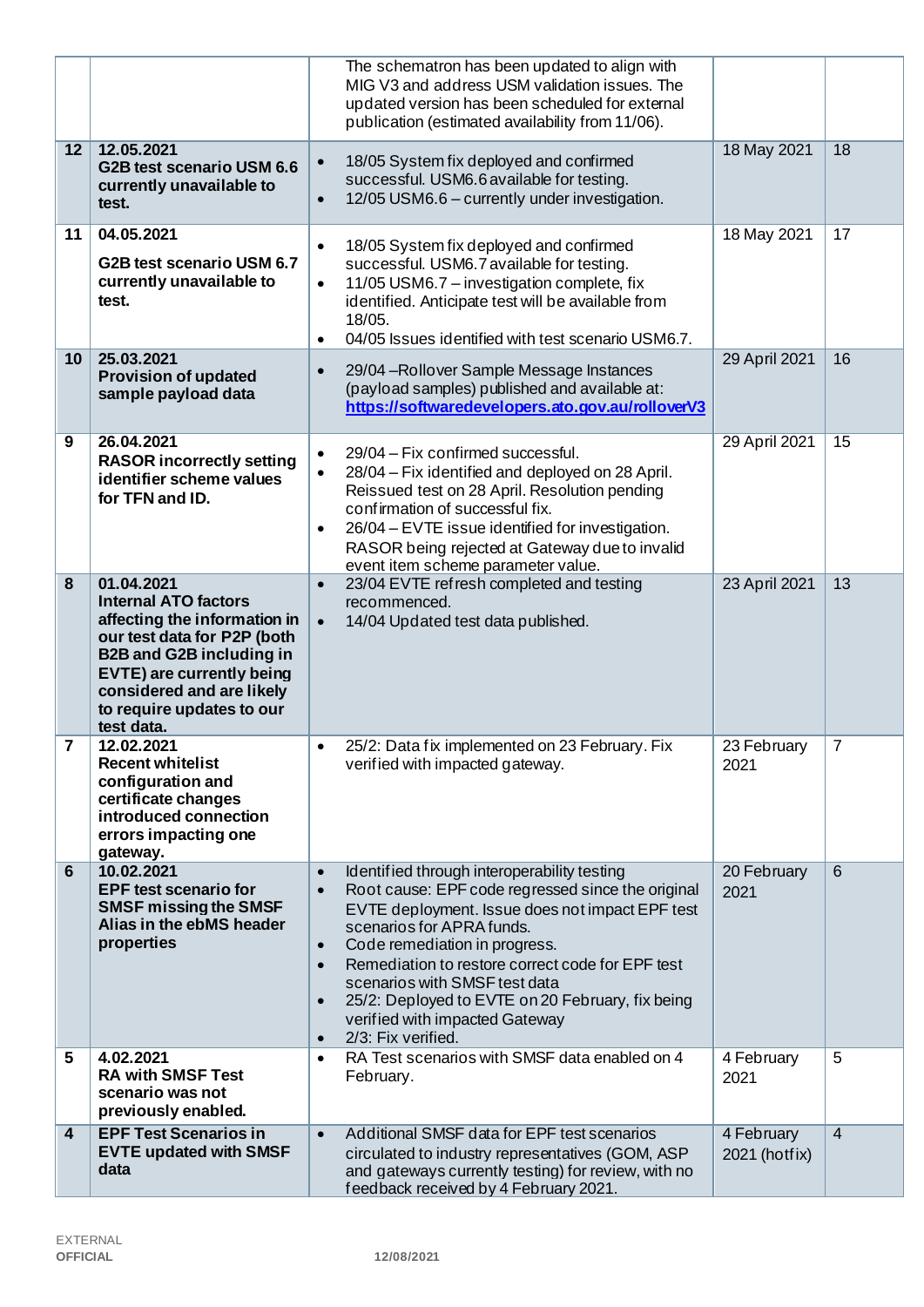|                |                                                                                                           | EVTE updated to align with EPF SMSF data shared<br>$\bullet$<br>for consultation on 4 February.                                                                                                                                                                                      |                             |   |
|----------------|-----------------------------------------------------------------------------------------------------------|--------------------------------------------------------------------------------------------------------------------------------------------------------------------------------------------------------------------------------------------------------------------------------------|-----------------------------|---|
| 3              | 29.01.2021<br>[Defect] EVTE Test<br>Harness unavailable on 20<br>Jan 2021 preventing<br>testing of RA     | Resolved by the end of the day.<br>٠<br>Caused by internal environment issue impacting<br>$\bullet$<br>outbound messages.<br>Resolved by the end of the day on 29 Jan 2021.<br>$\bullet$                                                                                             | 29 January<br>2021          | 3 |
| $\overline{2}$ | 15.01.2021<br>[Defect] EPF ContextID<br>greater than 40 characters<br><i>issue</i>                        | EPF ContextID reduced to a value less than 40<br>$\bullet$<br>characters.<br>Identified through interoperability testing.<br>$\bullet$<br>Scenario has been tested successfully with an EPF<br>$\bullet$<br>for an APRA fund.                                                        | 2 February<br>2021 (hotfix) | 2 |
| 1              | 15.12.2021<br>[Defect] RA and RAS<br>sample payloads<br>contained 8 digit TFNs<br>instead of 9 digit TFNs | RA and RAS test scenarios updated with 9- digit<br>$\bullet$<br>TFN <sub>s</sub> .<br>Identified through early review of RA test files<br>$\bullet$<br>provided.<br>Shared with ATO on 15 Dec 2021<br>$\bullet$<br>RA and RAS data change release on 4th Janto<br>$\bullet$<br>EVTE. | 4 January<br>2021 (hotfix)  |   |

## **EVTE status for SVS and SMSFmemberTICK Service** *(no change from last update)*

- May 2020 full suite of SVS and SMSF verification services available in EVTE
- Seven DSPs have been whitelisted for SMSFVRFY.
- Two DSPs have been whitelisted for SMSFMBRVRFY.
- Eight other DSPs are currently testing
- No issues have been identified requiring changes.

## **B2B Testing**

B2B cohort schedule and process overview:

- Funds will receive an email welcoming them to the cohort ten business days prior to the commencement date.
- An initial discussion on how the cohort will conduct their testing and the schedule will be held with funds and their gateways approximately 5 business days prior to the commencement date.
- Stand-ups will be held twice a day for the duration of the cohort. Invites to these will be issued after the initial testing discussion.
- Once testing is completed, funds will receive an email thanking them for their participation and reminding them to return the completed testing matrix and lodge their production readiness checklist (where G2B testing has also been completed).

| Cohort           | <b>Dates</b>            |
|------------------|-------------------------|
| Cohort 1         | 15/06/2021 - 02/07/2021 |
| <b>Cohort 2</b>  | 05/07/2021 - 19/07/2021 |
| <b>Cohort 3</b>  | Disbanded               |
| Cohort 4         | 19/07/2021 - 30/07/2021 |
| <b>Cohort 5</b>  | 26/07/2021 - 06/08/2021 |
| Cohort 6/7       | 02/08/2021 - 13/08/2021 |
| <b>Cohort 8</b>  | 09/08/2021 - 20/08/2021 |
| <b>Cohort 9</b>  | 23/08/2021 - 03/09/2021 |
| Cohort 10        | 30/08/2021 - 10/09/2021 |
| Cohort 11        | 06/09/2021 - 17/09/2021 |
| <b>Cohort 12</b> | 13/09/2021 - 24/09/2021 |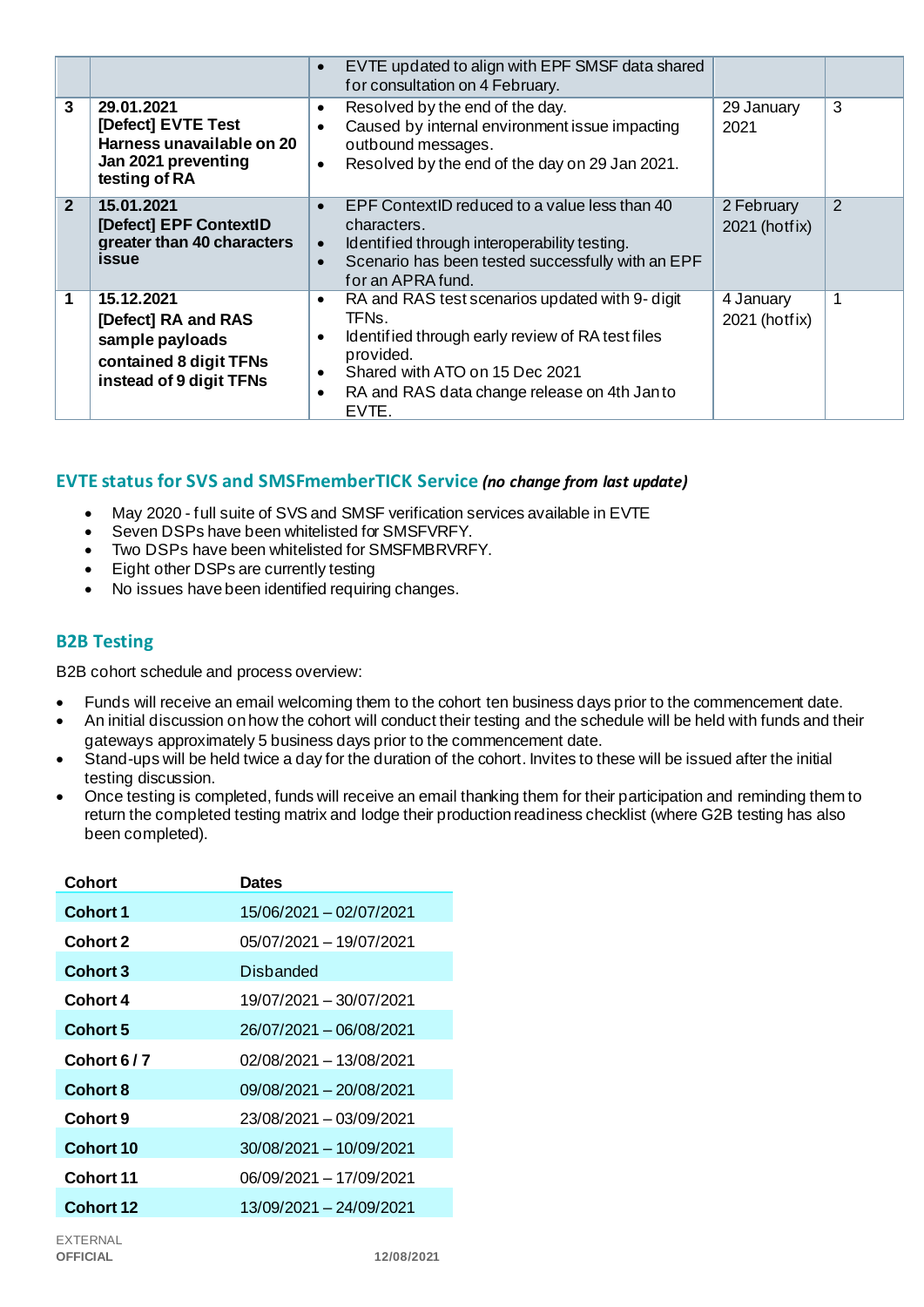B2B testing progress with funds, administrators and SMSF providers as at 12 August:



Note:

- 'APRA' incorporates APRA funds and APRA administrators
- 'Complete' denotes readiness testing matrix received by ATO

## **G2B Testing**

G2B testing progress with funds, administrators, SMSF providers, as at 12 August:



Note:

- 'APRA' incorporates APRA funds and APRA administrators
- 'Complete' denotes readiness testing matrix received by ATO

## **Testing support documentation**

Existing documentation:

- [SMSF Alias LookUp table v](https://softwaredevelopers.ato.gov.au/sites/default/files/2021-08/SMSF_Alias_LookUp_version_16.xlsx)ersion 16, updated August 2021
- Production Verification Testing: Publication of PVT plan on th[e SuperStream Rv3](https://www.ato.gov.au/Super/Sup/SuperStream-Rollover-v3/?=redirected_rolloverv3) wrapper page, published 6 August 2021
- Rollover v3 progressively released into EVTE through July to October 2020
- Conformance suite scenarios and test data for RA, RAS and EPF (initial version) was released on 12 December 2020 (standard monthly cycle)
- USM Reason Code taxonomy change was released on 12 December 2020 as planned (standard monthly cycle)
- RA & RAS ProductType Code taxonomy change was released in EVTE 16 January 2021 as planned (standard monthly cycle)
- [Rollover v3 Conformance testing guide](https://softwaredevelopers.ato.gov.au/rolloverV3) was updated to include Rv2 scenarios and published on 1 April 2021
- [SuperStream Rollovers V3 Test Data Scenario](https://softwaredevelopers.ato.gov.au/sites/default/files/2021-04/SuperStream_RolloversV3_Test_Data_Scenario_V1.0.xlsx) spreadsheet was updated to include new test data (see active issue 8) and released on 12 April 2021
- Rollover v3 Conformance testing quide was updated to align testing scenarios, latest version (v0.8) published on 29 April 2021
- [Rollover Sample Message Instances](https://softwaredevelopers.ato.gov.au/rolloverV3) (payload samples) published 29 April 2021
- [MAAS Conformance Suites and payloads](https://standardbusinessreporting.sharefile.com/home/shared/fod63f12-7bbb-4c61-96e7-33dc9eae4d9a) published in SBR Sharefile 06 May 2021
- MAAS EVTE code deployed and DSPs re-whitelisted 10 May 2021